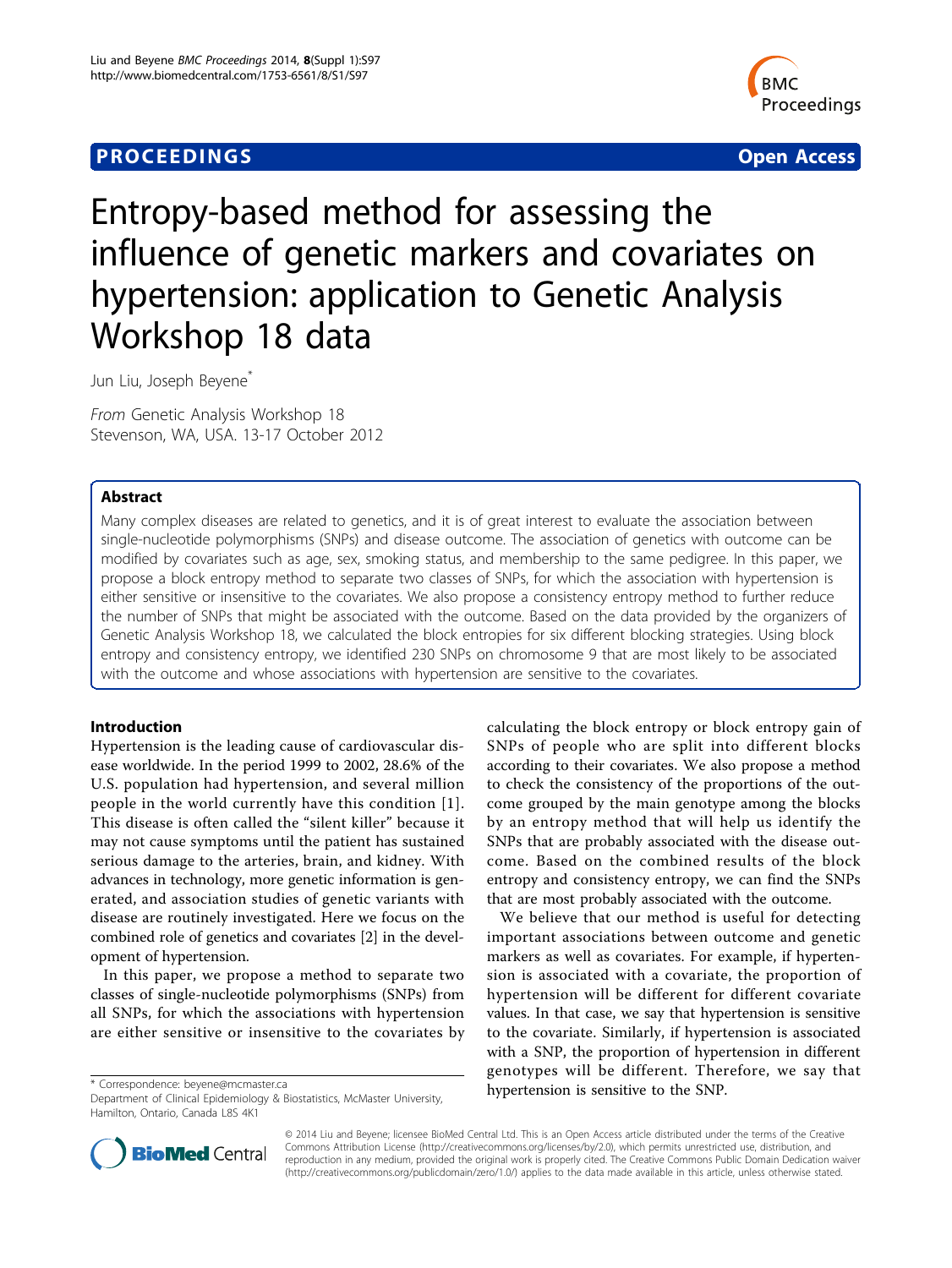## Materials and methods

## Genotype, covariates, and phenotype data

Our methods for investigating the relationship between SNPs and hypertension are based on data provided by the organizers of Genetic Analysis Workshop 18 (GAW18). Genotype data are provided for 11 odd-numbered chromosomes. We use all the SNPs on chromosomes 3 and 9 from genome-wide association studies (GWAS) files, including all people with genotype data. A total of 20 pedigrees are provided with information on father, mother and sex. The phenotype (hypertension) is measured for a maximum of 4 points. In this paper, we use the baseline hypertension status. We include the following covariates at baseline: Sex, Smoke, and Age.

#### Block entropy and block entropy gain

Shannon entropy [\[3\]](#page-5-0) is used as a measure of genetic diversity [\[4](#page-5-0)]. For a binary random variable *E* with probability *p* = *Prob*{*E* = 1}, Shannon entropy is defined as −*plog*2*p*. We define the entropy of  $E$ , which equals entropy  $(p, 1-p)$ in information [\[5\]](#page-5-0), as  $G(E) = -p \log_2 p - (1 - p) \log_2 (1 - p)$ .

The variable *E* represents an event in a subset of the complete observations, such as hypertension status in a group of people with a proportion of the outcome  $p$  in the block of sample. Suppose we have  $m$  blocks;  $n$  observations are split into these *m* blocks  $B_1, B_2, \ldots, B_m$  with block size of  $n_1, n_2, \ldots, n_m$ , respectively. Block  $B_i$  ( $i = 1, 2, ..., m$ ) has *qi* observations with the outcome. The observations in one of the blocks  $B_i$  s ( $i = 1, 2, ..., m$ ) are assumed to share something in common in which "similarity" might be defined based on covariates and relatedness using covariates such as age, sex, smoking status, and membership to the same pedigree. Because each block has 3 genotype classes for each SNP, block *Bi* can be classified into 3 groups of observations, *Bi*0, *Bi*1, and *Bi*2, with sizes given by *ni*0, *ni*1, and *ni*2, respectively. All of the observations in  $B_{ij}$  have the genotype *j*, for *j* = 0, 1, 2. The group  $B_{ij}$  has  $q_{ij}$ observations with the outcome. For block  $B_i$ , the entropy is

$$
G_i = \sum_{j=0}^{2} \left( -\frac{q_{ij}}{n_i} log_2 \frac{q_{ij}}{n_{ij}} - \frac{n_{ij} - q_{ij}}{n_i} log_2 \frac{n_{ij} - q_{ij}}{n_{ij}} \right). \quad (1)
$$

Therefore, we can get the block entropy to represent the entropy with SNPs.

$$
G = \sum_{i=1}^{m} \frac{n_i}{n} G_i = \sum_{i=1}^{m} \sum_{j=0}^{2} \left( -\frac{q_{ij}}{n} log_2 \frac{q_{ij}}{n_{ij}} - \frac{n_{ij} - q_{ij}}{n} log_2 \frac{n_{ij} - q_{ij}}{n_{ij}} \right). \tag{2}
$$

We also can get the entropy without considering SNPs:

$$
G^* = \sum_{i=1}^m \left( -\frac{q_i}{n} \log_2 \frac{q_i}{n_i} - \frac{n_i - q_i}{n} \log_2 \frac{n_i - q_i}{n_i} \right). \tag{3}
$$

And the block entropy gain (I) is defined as  $G_a = G^* - G$ .

If we want to show the gain of the block entropy from information of SNPs without considering the covariates, we can get the block entropy gain (II)

$$
G'_a = \sum_{j=0}^2 \frac{1}{n} \{-q_j \log_2 \frac{q_j}{n_j} - (n_j - q_j) \log_2 \frac{(n_j - q_j)}{n_j} + \sum_{i=1}^m \left[ q_{ij} \log_2 \frac{q_{ij}}{n_{ij}} + (n_{ij} - q_{ij}) \log_2 \frac{n_{ij} - q_{ij}}{n_{ij}} \right] \},
$$
 (4)

where  $n_j$  ( $j = 0, 1, 2$ ) is the number of observations with genotype *j* and  $q_j$  ( $j = 0, 1, 2$ ) is the number of observations with genotype j with the outcome.

Consider that the study population is split according to one attribute, for example,age. We calculate *G*<sup>∗</sup> the entropy for this attribute without considering SNPs. We then calculate *G*<sup>∗</sup> for another attribute, say Smoke. If *G*<sup>∗</sup> is smaller for Age, then it demonstrates that Age has stronger associations with hypertension than does Smoke. We calculate the block entropy, G, for the blocks split by Age at each locus. The lower value of G shows that adjusting for Age is informative for the SNP. In contrast, the block entropy gain (I) or (II) goes in the opposite way. The higher the block entropy gain is, the more informative the SNP is.

## Associations of genotypes with covariates

A block  $B_i$  of size  $n_i$  with groups of 3 genotypes is formed according to the values of the covariates. In the block  $B_i$ , the proportion of the associations of a genotype *j* with the outcome is  $p_{ij} = \frac{q_{ij}}{n_{ij}}$ , and the proportions of the outcome in the block is  $p_i = \frac{q_i}{n_i}$ . For all the *m* blocks and a genotype *j*, there exists  $\varepsilon_{1j}$ ,  $\varepsilon_{2j}$ , ...,  $\varepsilon_{mj}$  and  $\varepsilon_{kj} = 0$  for  $k = \{1 : p_l = \max_{i \in \{1, 2, ..., m\}} \{p_i\} \}$  such that the following proportion equation is satisfied,that is,  $p_1 : p_2 : \ldots : p_m = (p_{1j} + \varepsilon_{1j}) : (p_{2j} + \varepsilon_{2j}) : \ldots : (p_{mj} + \varepsilon_{mj})$ . **Therefore,**  $\frac{max_{k(1,2,...,m)}\{p_k\}}{p_1}(p_{1j}+s_{1j}) = \frac{max_{k(1,2,...,m)}\{p_k\}}{p_2}(p_{2j}+s_{2j}) = ... = \frac{max_{k(1,2,...,m)}\{p_k\}}{p_m}(p_{mj}+s_{mj})$ It is clear that if the genotype  $j$  is fully associated with the covariates and the outcome is fully associated with the covariates, then  $\varepsilon_{1j}$ ,  $\varepsilon_{2j}$ , ...,  $\varepsilon_{mj}$  = 0. We can say the genotype  $j$  in this extreme condition is consistent. If there is no relationship between the genotype and the covariates,  $\varepsilon_{ij}$  can be any value. Let the size of the block belarge enough to have the blocking effects, say  $n_0$ . We define the standardized proportion of the associations of the genotype *j* with the outcome in block  $B_i$  as

$$
F(i,j) = \begin{cases} \frac{max_{k \in \{1,2,\ldots,m\}} \left\{ \frac{q_k}{n_k} \right\}_{n_k \ge n_0} q_{ij}}{\frac{q_i}{n_{ij}} \cdot \text{for } n_k \ge n_0} \\ \frac{q_i}{n_{ij}} \cdot \text{for } n_k < n_0 \end{cases} \tag{5}
$$

where  $n_0$  is a constant based on the overall block sizes.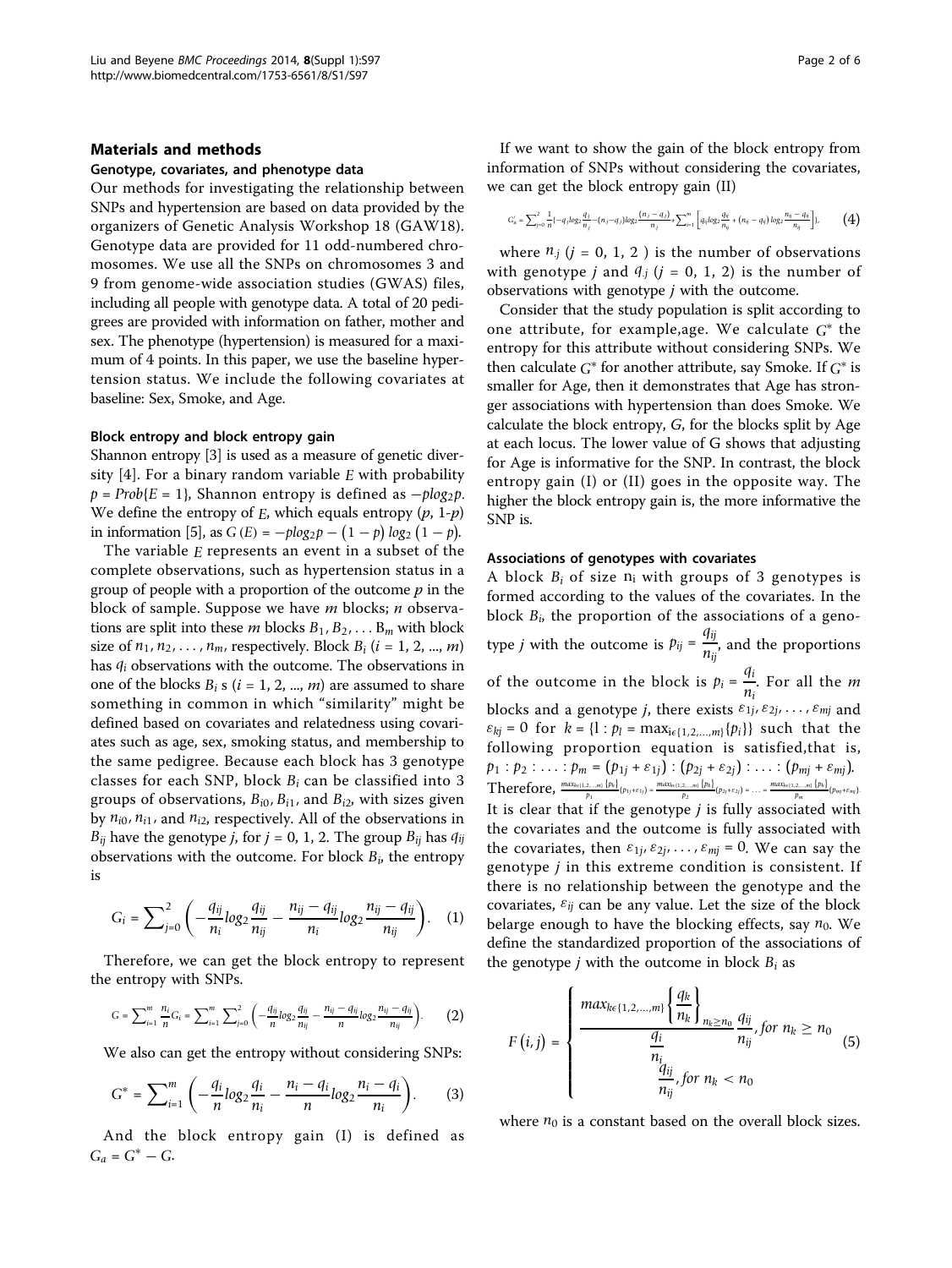The standardized proportion of the total associations of a genotype j with the outcome at a locus is defined as  $F(j) = \sum_{i=1}^{m}$ *ni*  $\frac{n}{n}F(i,j).$ 

## The consistency of the main genotype

Because a block includes people with 3 genotypes of SNPs, the associations of a genotype  $j$  with the outcome may have a higher standardized proportion in one block but lower in another block. This genotype is not consistent in the 2 blocks. Although the entropy is low for this SNP, which means that the associations of the SNP and covariates with the outcome are high, the nonconsistency of the genotype across the blocks leads to a weak conclusion that these informative SNPs are related tothe covariates.

Suppose for a SNP at a locus, the standardized proportion of the total associations of a genotype j with the outcome is  $F(j)$ . We choose *j* satisfying  $F(j) = max_{k \in \{0,1,2\}} \{F(k)\}.$  We define entropy to check the consistency of the standardized proportion of the associations of this main genotype j.

$$
G(j) = \sum\nolimits_{i = 1}^m \frac{n_i}{n} \left( - \frac{F(i,j)}{\sum\nolimits_{i = 1}^m F(i,j)} \log_2 \frac{F(i,j)}{\sum\nolimits_{i = 1}^m F(i,j)} - \frac{\sum\nolimits_{i = 1}^m F(i,j) - F(i,j)}{\sum\nolimits_{i = 1}^m F(i,j)} \log_2 \frac{\sum\nolimits_{i = 1}^m F(i,j) - F(i,j)}{\sum\nolimits_{i = 1}^m F(i,j)} \right). \tag{6}
$$

The greater the consistency entropy of the main genotype  $j$  is, the more powerful the consistency of the genotype j.

#### The block entropy or entropy gain algorithm

We first identify observations with complete genotype data; obtain the values of the covariates Sex, Smoke, and Age as well as classes of pedigree and hypertension at baseline  $HTN<sub>1</sub>$ . Then we choose a blocking strategy, for example, the blocking strategy based on the attribute Age.

We next calculate the block entropy or block entropy gain according to the above blocking strategy at each locus and order the block entropies in ascending order for all loci. The upper s% (e.g., 15%) of SNPs in ascending order of the block entropies are those whose associations with the outcome are related to the covariates. The lower i% (e.g.,15%) part of loci define the SNPs whose effects are insensitive to the covariates, among which many loci include rare genotypes.

For the upper s% part of loci, we find the main genotype j and calculate the consistency entropy for the standardized proportion of the associations of the genotype j with the outcome. We remove the SNPs with the lower consistency entropies; the SNPs associated with the outcome remain. We can combine some block entropies and consistency entropies for these SNPs to find the important SNPs associated with the outcome.

## Results

## Application to real data

Our first blocking strategy takes all observations as a block. As a crude estimation, the block entropy or entropy gain can classify the SNPs at loci as either associated with the outcome or not associated with the outcome. We next choose the blocking strategy based on a single attribute (Sex, Smoke, Age, and Pedigree) and calculate the block entropy and block entropy gain for all the SNPs, respectively. For the attribute Sex, the people are blocked based on  $Sex = 1$  and  $Sex = 2$ . For the attribute Smoke, the people are blocked based on Smoke = 0 and Smoke = 1. For the attribute Age, the people are blocked based on Age  $< 60$  and Age  $\geq 60$ . And for the attribute Pedigree, there are 20 pedigrees splitting the entire sample. Therefore, the people are grouped in 20 blocks to calculate the block entropy and block entropy gain for the attribute Pedigree.

Finally, we choose the blocking strategy based on all the attributes such that all observations are split into the blocks for all the values of these attributes. For example, the people with Sex =1, Smoke =  $0, \text{Age} < 60$ , and Pedigree =2 are in one block. The people with the attributes Sex= 1, Smoke = 0, Age  $\geq$  60, and Pedigree = 3 form another block.

Using the block entropy approach, we classify the SNPs related to the disease outcome as either sensitive or insensitive to the covariates. Here we focus on the SNPs sensitive to the covariates. We also calculate the entropies for checking the consistency of the main genotype among the blocks. The rules are  $BE < V_{BE}$  and  $CE > V_{CE}$ , where BE is a block entropy, CE is a consistency entropy, and  $V_{BE}$  and  $V_{CE}$  are limit values of BE and CE, respectively. For each one of consistency entropies, we remove around 20% of inconsistent SNPs. For CE\_Ped, we keep around 40% of SNPs. And  $V_{BE} = BE_{min} + k * (BE_{max} - BE_{min})$ , where  $BE_{min}$  is the minimum block entropy based on the covariate and  $BE_{max}$  is the maximum one.  $k = 0.45$  for chromosome 9, and k is between 0.5 and 0.7 for chromosome 3.

Selected by the low block entropy with high consistency entropy, we use the rules of BE\_All-Attr < 0.36 and BE\_No-Attr< 0.67 and CE\_Ped > 0.29 and CE\_Sex > 0.9 and CE\_Smoke > 0.9 and CE\_Age > 0.9 (Note:BE\_Age is block entropy for blocking strategy based on Age). We choose 230 from 42,178 SNPs in the chromosome 9 GWAS file to be the SNPs sensitive to the covariates. The results shown in Table [1](#page-3-0) are 17 SNPs among the 230 loci associated with hypertension that were also found by other researchers in the literature, for example rs774227 [[6\]](#page-5-0); rs6833 is related to hypertension for pregnancy. From Table [1,](#page-3-0) we know that block entropy of rs6833 for All-Attr is 0.341. It is a small value but not very small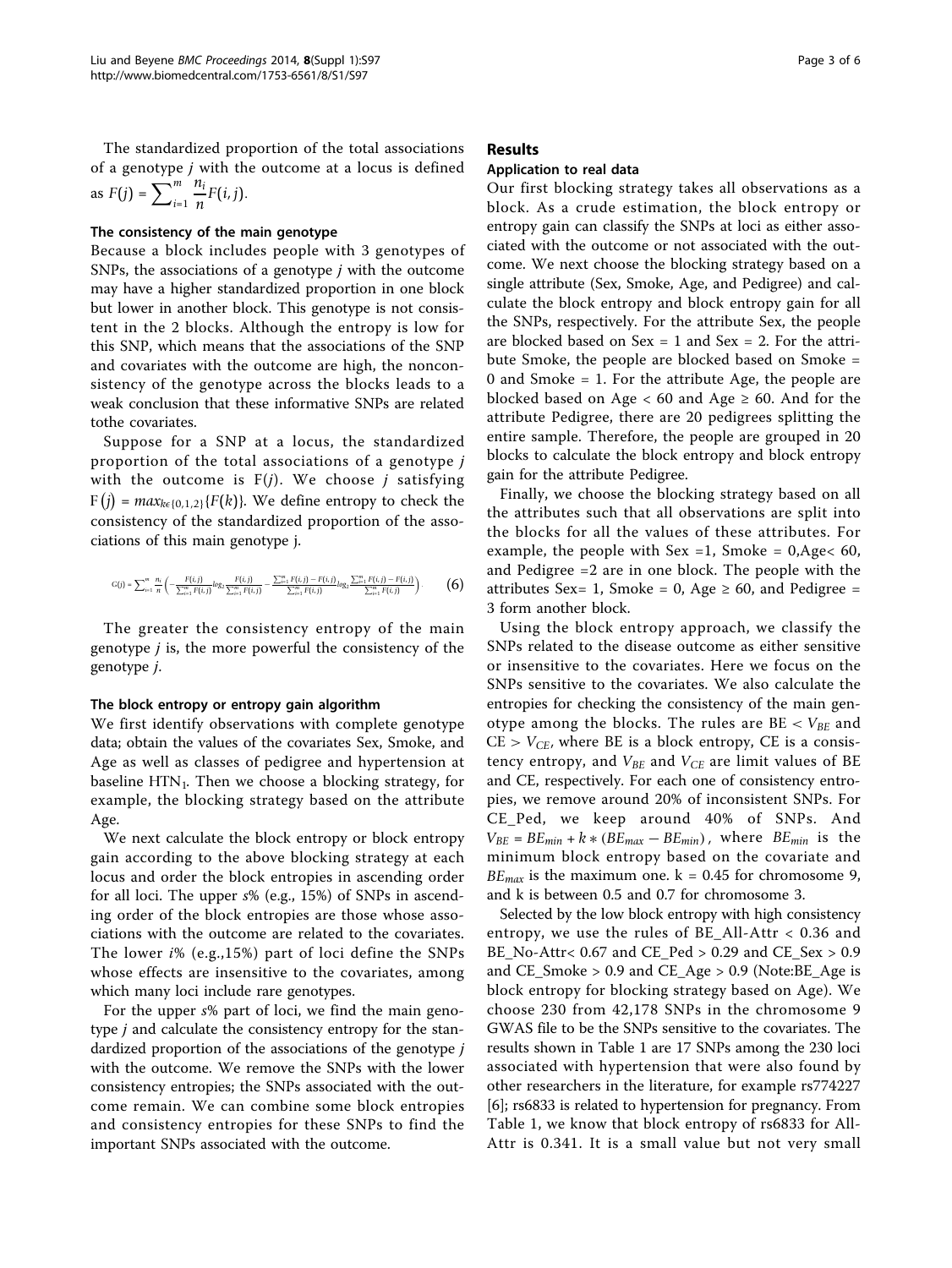<span id="page-3-0"></span>

|  |  | Table 1 Single-nucleotide polymorphisms in chromosome 9 that are sensitive to the covariates |  |  |  |  |
|--|--|----------------------------------------------------------------------------------------------|--|--|--|--|
|--|--|----------------------------------------------------------------------------------------------|--|--|--|--|

|            | No-Attr   |       | Sex   |           | <b>Smoke</b> |           | Age       |           | Ped       | <b>All-Attr</b> |
|------------|-----------|-------|-------|-----------|--------------|-----------|-----------|-----------|-----------|-----------------|
| ID         | <b>BE</b> | BE    | CE    | <b>BE</b> | CE           | <b>BE</b> | <b>CE</b> | <b>BE</b> | <b>CE</b> | <b>BE</b>       |
| rs7030214  | 0.667     | 0.663 | 0.982 | 0.659     | 0.991        | 0.567     | 0.943     | 0.587     | 0.295     | 0.320           |
| rs4962043  | 0.668     | 0.665 | 0.999 | 0.662     | 0.999        | 0.580     | 0.987     | 0.593     | 0.295     | 0.328           |
| rs6833     | 0.670     | 0.667 | 0.999 | 0.662     | 0.991        | 0.579     | 0.994     | 0.597     | 0.308     | 0.341           |
| rs489504   | 0.666     | 0.657 | 0.964 | 0.659     | 0.958        | 0.577     | 0.987     | 0.597     | 0.300     | 0.334           |
| rs3118667  | 0.665     | 0.661 | 0.994 | 0.659     | 0.997        | 0.579     | 0.993     | 0.599     | 0.295     | 0.353           |
| rs3094375  | 0.669     | 0.667 | 0.999 | 0.662     | 0.990        | 0.581     | 0.996     | 0.600     | 0.294     | 0.348           |
| rs1752337  | 0.669     | 0.663 | 0.996 | 0.663     | 0.992        | 0.575     | 0.979     | 0.601     | 0.291     | 0.308           |
| rs652600   | 0.663     | 0.661 | 0.999 | 0.658     | 0.996        | 0.578     | 0.999     | 0.604     | 0.292     | 0.354           |
| rs3124768  | 0.668     | 0.665 | 0.996 | 0.662     | 0.999        | 0.581     | 0.996     | 0.604     | 0.296     | 0.358           |
| rs7867300  | 0.666     | 0.663 | 0.999 | 0.658     | 0.999        | 0.581     | 0.999     | 0.605     | 0.292     | 0.343           |
| rs4877972  | 0.668     | 0.665 | 0.995 | 0.661     | 0.998        | 0.578     | 0.997     | 0.605     | 0.302     | 0.341           |
| rs10781268 | 0.669     | 0.664 | 0.983 | 0.659     | 0.984        | 0.579     | 0.997     | 0.606     | 0.301     | 0.342           |
| rs10811664 | 0.666     | 0.662 | 0.999 | 0.657     | 0.985        | 0.573     | 0.979     | 0.609     | 0.309     | 0.337           |
| rs774227   | 0.668     | 0.663 | 0.960 | 0.661     | 0.999        | 0.574     | 0.999     | 0.619     | 0.293     | 0.359           |
| rs557749   | 0.669     | 0.662 | 0.999 | 0.658     | 0.983        | 0.576     | 0.995     | 0.619     | 0.306     | 0.337           |
| rs2422493  | 0.669     | 0.665 | 0.997 | 0.661     | 0.999        | 0.579     | 0.998     | 0.611     | 0.300     | 0.339           |
| rs2184026  | 0.669     | 0.664 | 0.997 | 0.661     | 0.952        | 0.574     | 0.998     | 0.611     | 0.295     | 0.346           |

Note: BE is the block entropy; CE is the entropy for consistency. These 17 SNPs are among the 230 loci associated with hypertension that were also found by other researchers in the literature.

compared with all other 42,177 SNPs. We select it because its consistency entropies are high as well.

We use the rules ofBE\_All-Attr < 0.36 and BE\_Pedigree  $< 0.605$  and BE\_Age  $< 0.579$  and BE\_Sex  $< 0.667$ and BE\_No-Attr < 0.677 and CE\_Ped > 0.29 and CE Sex  $> 0.9$  and CE Smoke  $> 0.9$  and CE Age  $> 0.9$ . We choose 156 from 65,519 SNPs in the chromosome 3 GWAS file to be the SNPs sensitive to the covariates. The results shown in Table 2 are 6 SNPs among the 156 loci associated with hypertension that were also found by other researchers in the literature.

## Application to simulated phenotype data

Two hundred simulated phenotype data files are provided by GAW18. For each simulated phenotype data, we calculate the block entropy, block entropy gain (II), and consistency entropy for the SNPs under 8 situations. The first one takes all observations as a block to calculate the block entropy. Then we choose the blocking strategy based on Sex, Age, and Pedigree, respectively, in the next 3 situations. The fifth calculates the block entropy with split blocks according to all the values of Sex, Smoke, Age, and Pedigree. The sixth situation uses the blocking strategy of the fifth one plus a consistency entropy for pedigree in that the consistency entropy for the selected SNPs should be bigger than the average of the whole consistency entropies. The seventh situation uses the blocking strategy, splitting the people based on all the values of Sex, Smoke, and Age. The last situation uses the seventh blocking strategy but calculates the block entropy gain (II). We pick the values of the above 8 situations for the SNPs of "functional" genes for the GAW 18 phenotype simulations to see whether they are in the top 5% of the SNPs in the simulated data or not. We count the number of the simulations going into the top 5% for these SNPs of functional genes. The results are summarized in Tables [3](#page-4-0) and [4.](#page-4-0) In

Table 2 Single-nucleotide polymorphismsin chromosome 3 that are sensitive to the covariates

|           | <b>No-Attr</b> |           | Sex       |           | Smoke     |       | Age       |       | Ped       | All-Attr |
|-----------|----------------|-----------|-----------|-----------|-----------|-------|-----------|-------|-----------|----------|
| ID        | <b>BE</b>      | <b>BE</b> | <b>CE</b> | <b>BE</b> | <b>CE</b> | BE    | <b>CE</b> | BE    | <b>CE</b> | BE       |
| rs6804033 | 0.669          | 0.663     | 0.997     | 0.659     | 0.992     | 0.577 | 0.979     | 0.590 | 0.291     | 0.341    |
| rs399703  | 0.669          | 0.665     | 0.999     | 0.659     | 0.978     | 0.576 | 0.997     | 0.594 | 0.293     | 0.338    |
| rs2844347 | 0.670          | 0.665     | 0.999     | 0.662     | 0.991     | 0.577 | 0.996     | 0.592 | 0.295     | 0.339    |
| rs2555239 | 0.666          | 0.662     | 0.999     | 0.659     | 0.999     | 0.578 | 0.999     | 0.595 | 0.290     | 0.330    |
| rs1918026 | 0.663          | 0.657     | 0.997     | 0.654     | 0.983     | 0.575 | 0.996     | 0.602 | 0.305     | 0.349    |
| rs9813198 | 0.674          | 0.666     | 0.988     | 0.667     | 0.998     | 0.577 | 0.997     | 0.603 | 0.292     | 0.345    |

Note: BE is the block entropy; CE is the entropy for consistency. These 6 SNPs are among the 156 loci associated with hypertension that were also found by other researchers in the literature.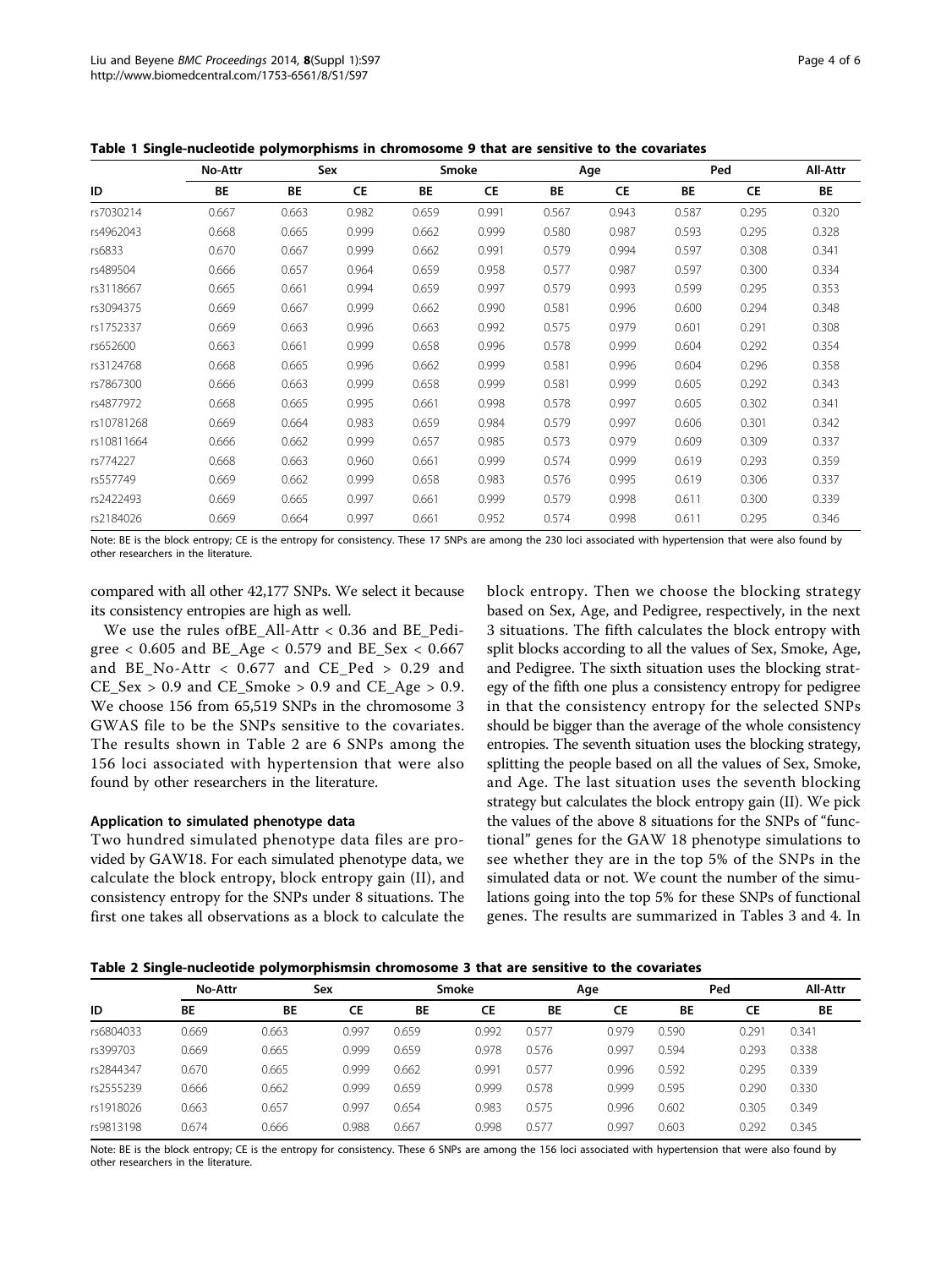| ID         | No-Attr BE | Sex BE | Age BE | Ped BE | All-Attr BE | All-Attr BE+CE | <b>SSA</b><br><b>BE</b> | <b>SSA</b><br><b>BEG</b> |
|------------|------------|--------|--------|--------|-------------|----------------|-------------------------|--------------------------|
| rs2776859  |            |        | 4      | 44     |             | 18             | 6                       | 15                       |
| rs2182870  |            | Ç      |        | 12     |             | 34             | 23                      | 24                       |
| rs1197774  | 8          |        |        | 37     | 32          | 32             | 26                      | 31                       |
| rs11791740 | 14         | 16     | 21     |        |             |                |                         |                          |
| rs2230287  | 64         | 63     | 56     |        |             |                | 34                      | 8                        |

<span id="page-4-0"></span>Table 3 Counts of "functional"single-nucleotide polymorphismsin the top 5% single-nucleotide polymorphisms in chromosome 9 for the 200 simulations

Note. BE is the block entropy; CE is the entropy for consistency. BE+CE is block and consistency entropy; BEG is block entropy gain (II); SSA is Sex, Smoke, and Age.

Table 4, the number of simulations of rs6442089 going into lowest 5% unadjusted block entropy is 74 in all the 200 simulations. This means rs6442089 is an important SNP without consideration of attributes. The table also shows that it is important for Sex, Age, and Pedigree; rs1060407, rs1131356, and rs2322142 are top SNPs according to our calculations from Table 4. Comparing Tables 3 and 4, we can see that the simulated SNPs in chromosome 9 are less important than those in chromosome 3.

## **Discussion**

We use the block entropy to classify SNPs whose associations with hypertension are either sensitive or insensitive to covariates. From the calculations based on the data provided by GAW18, we show that entropy-based methods might be useful in separating these two classes of SNPs. The entropy without considering the SNPs can show that different covariates have different associations with hypertension. The associations of the SNPs and the covariates with hypertension are shown in the block entropy. Comparing the ordered block entropies for the entire observations as a block with those for observation blocks by sex, we can see that the blocking strategy by the covariate Sex reduces the block entropy. This means

that the attribute Sex together with the SNPs enriches the information of their associations with hypertension. The attribute Age is very important because the block entropies based on Age are much lower than those based on the whole observations in a block without split as the blocking strategy. Clearly,Pedigree is the most informative and complex attribute. It has much impact on the outcome. Different pedigrees affect the outcome differently. Because of the complexity of the pedigrees, the entropy for the consistency among the block of people split based on the pedigrees is small compared with the other covariates.

Results for the simulated data also show the effectiveness of the block entropy, the block entropy gain (II), and the consistency entropy. These methods can be used independently or in combination.

Following a suggestion by a referee and as proof-ofprinciple, we used a permutation framework to assess statistical significance. The process is computer intensive– it took 12 days to summarize results of 100 permutations for only 28 of 200 simulated phenotype data. The results from this small-scale permutation showed that the number of true positives detected in Tables 3 and 4 are noteworthy and that the false-positive rate is also unlikely to be high.

Table 4 Counts of "functional" single-nucleotide polymorphismsin the top 5% single-nucleotide polymorphismsin chromosome 3 for the 200 simulations

| .                 |               |        |                |                    |                |                  |                          |
|-------------------|---------------|--------|----------------|--------------------|----------------|------------------|--------------------------|
| <b>No-Attr BE</b> | Sex BE        | Age BE | Ped BE         | <b>All-Attr BE</b> | All-Attr BE+CE | <b>SSA</b><br>BE | <b>SSA</b><br><b>BEG</b> |
| 74                | 72            | 74     | 66             | 35                 | 55             | 57               | 24                       |
| 76                | 66            | 58     | 50             | 18                 | 41             | 46               | 13                       |
| $\overline{2}$    | $\mathcal{D}$ | 6      | 20             | 52                 | 44             | 9                | 13                       |
| 20                | 28            | 13     | 25             | 60                 | 67             | 41               | 29                       |
| 22                | 21            | 6      | $\overline{4}$ |                    | 0              | 6                |                          |
| 10                |               | 28     |                |                    |                | 16               | 16                       |
| 34                | 34            | 44     | 0              |                    | 0              | 19               | 14                       |
| $\overline{4}$    | 6             | 8      | 16             | 38                 | 32             | 19               | 21                       |
|                   | 4             | 14     | 17             | 16                 | 24             | 19               | 28                       |
| 21                | 24            | 33     | 55             | 70                 | 34             | 36               | 33                       |
|                   |               |        |                |                    |                |                  |                          |

Note. BE is the block entropy; CE is the entropy for consistency. BE+CE is block and consistency entropy; BEG is block entropy gain (II); SSA is Sex, Smoke, and Age.